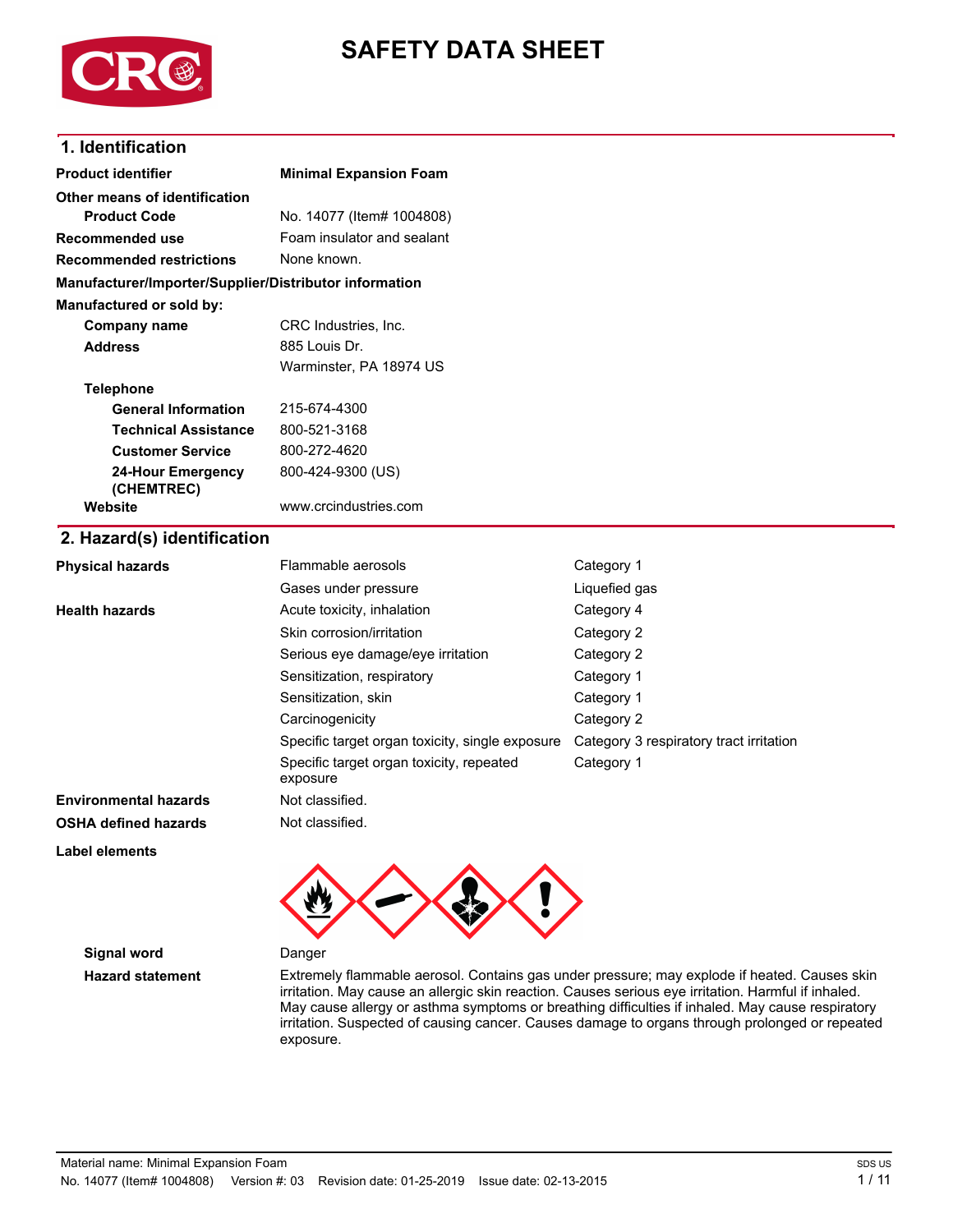| <b>Precautionary statement</b>               |                                                                                                                                                                                                                                                                                                                                                                                                                                                                                                                                                                                                                                                                                                                                                                                                                                                                                                                                                                                                                                                                                                                                       |
|----------------------------------------------|---------------------------------------------------------------------------------------------------------------------------------------------------------------------------------------------------------------------------------------------------------------------------------------------------------------------------------------------------------------------------------------------------------------------------------------------------------------------------------------------------------------------------------------------------------------------------------------------------------------------------------------------------------------------------------------------------------------------------------------------------------------------------------------------------------------------------------------------------------------------------------------------------------------------------------------------------------------------------------------------------------------------------------------------------------------------------------------------------------------------------------------|
| <b>Prevention</b>                            | Obtain special instructions before use. Do not handle until all safety precautions have been read<br>and understood. Keep away from heat/sparks/open flames/hot surfaces. - No smoking. Do not<br>spray on an open flame or other ignition source. Pressurized container: Do not pierce or burn,<br>even after use. Do not breathe mist/vapors. Do not apply while equipment is energized. Extinguish<br>all flames, pilot lights, and heaters. Vapors will accumulate readily and may ignite. Use only with<br>adequate ventilation; maintain ventilation during use and until all vapors are gone. Open doors<br>and windows or use other means to ensure a fresh air supply during use and while product is<br>drying. If you experience any symptoms listed on this label, increase ventilation or leave the area.<br>Wash thoroughly after handling. Do not eat, drink or smoke when using this product.<br>Contaminated work clothing must not be allowed out of the workplace. Wear protective<br>gloves/protective clothing/eye protection/face protection. In case of inadequate ventilation wear<br>respiratory protection. |
| <b>Response</b>                              | If on skin: Wash with plenty of water. If skin irritation or rash occurs: Get medical advice/attention.<br>Take off contaminated clothing and wash it before reuse. If inhaled: Remove person to fresh air<br>and keep comfortable for breathing. If experiencing respiratory symptoms: Call a poison<br>center/doctor. If in eyes: Rinse cautiously with water for several minutes. Remove contact lenses,<br>if present and easy to do. Continue rinsing. If eye irritation persists: Get medical advice/attention.<br>If exposed or concerned: Get medical advice/attention.                                                                                                                                                                                                                                                                                                                                                                                                                                                                                                                                                       |
| <b>Storage</b>                               | Store in a well-ventilated place. Store locked up. Protect from sunlight. Do not expose to<br>temperatures exceeding 50°C/122°F. Exposure to high temperature may cause can to burst.                                                                                                                                                                                                                                                                                                                                                                                                                                                                                                                                                                                                                                                                                                                                                                                                                                                                                                                                                 |
| <b>Disposal</b>                              | Dispose of contents/container in accordance with local/regional/national regulations.                                                                                                                                                                                                                                                                                                                                                                                                                                                                                                                                                                                                                                                                                                                                                                                                                                                                                                                                                                                                                                                 |
| Hazard(s) not otherwise<br>classified (HNOC) | None known.                                                                                                                                                                                                                                                                                                                                                                                                                                                                                                                                                                                                                                                                                                                                                                                                                                                                                                                                                                                                                                                                                                                           |
| Supplemental information                     | When exposed to extreme heat or hot surfaces, vapors may decompose to harmful or fatal<br>corrosive gases such as hydrogen chloride and possibly phosgene.                                                                                                                                                                                                                                                                                                                                                                                                                                                                                                                                                                                                                                                                                                                                                                                                                                                                                                                                                                            |

# **3. Composition/information on ingredients**

| <b>Mixtures</b>                              |                          |                   |             |
|----------------------------------------------|--------------------------|-------------------|-------------|
| <b>Chemical name</b>                         | Common name and synonyms | <b>CAS number</b> | $\%$        |
| chlorinated paraffins                        |                          | 63449-39-8        | $10 - 30$   |
| polymeric diphenylmethane<br>diisocyanate    |                          | 9016-87-9         | $10 - 30$   |
| 4,4-diphenylmethane diisocyanate<br>(M.D.1.) |                          | 101-68-8          | $7 - 13$    |
| isobutane                                    |                          | 75-28-5           | $5 - 10$    |
| tris(2-chloroisopropyl) phosphate            |                          | 13674-84-5        | $5 - 10$    |
| dimethyl ether                               |                          | 115-10-6          | $1 - 5$     |
| propane                                      |                          | 74-98-6           | $1 - 5$     |
| soybean oil                                  |                          | 8001-22-7         | $1 - 5$     |
| 2.2'-dimorpholinyldiethyl ether              |                          | 6425-39-4         | $0.5 - 1.5$ |

Specific chemical identity and/or percentage of composition has been withheld as a trade secret.

### **4. First-aid measures**

| <b>Inhalation</b>                                               | Remove victim to fresh air and keep at rest in a position comfortable for breathing. Oxygen or<br>artificial respiration if needed. Do not use mouth-to-mouth method if victim inhaled the substance.<br>Induce artificial respiration with the aid of a pocket mask equipped with a one-way valve or other<br>proper respiratory medical device. If experiencing respiratory symptoms: Call a poison center or<br>doctor/physician. |
|-----------------------------------------------------------------|--------------------------------------------------------------------------------------------------------------------------------------------------------------------------------------------------------------------------------------------------------------------------------------------------------------------------------------------------------------------------------------------------------------------------------------|
| <b>Skin contact</b>                                             | Remove contaminated clothing immediately and wash skin with soap and water. In case of<br>eczema or other skin disorders: Seek medical attention and take along these instructions. Wash<br>contaminated clothing before reuse.                                                                                                                                                                                                      |
| Eye contact                                                     | Immediately flush eyes with plenty of water for at least 15 minutes. Remove contact lenses, if<br>present and easy to do. Continue rinsing. Get medical attention if irritation develops and persists.                                                                                                                                                                                                                               |
| Ingestion                                                       | In the unlikely event of swallowing contact a physician or poison control center. Rinse mouth.                                                                                                                                                                                                                                                                                                                                       |
| <b>Most important</b><br>symptoms/effects, acute and<br>delayed | Severe eye irritation. Symptoms may include stinging, tearing, redness, swelling, and blurred<br>vision. May cause respiratory irritation. Difficulty in breathing. Skin irritation. May cause redness<br>and pain. May cause an allergic skin reaction. Dermatitis. Rash. Prolonged exposure may cause<br>chronic effects.                                                                                                          |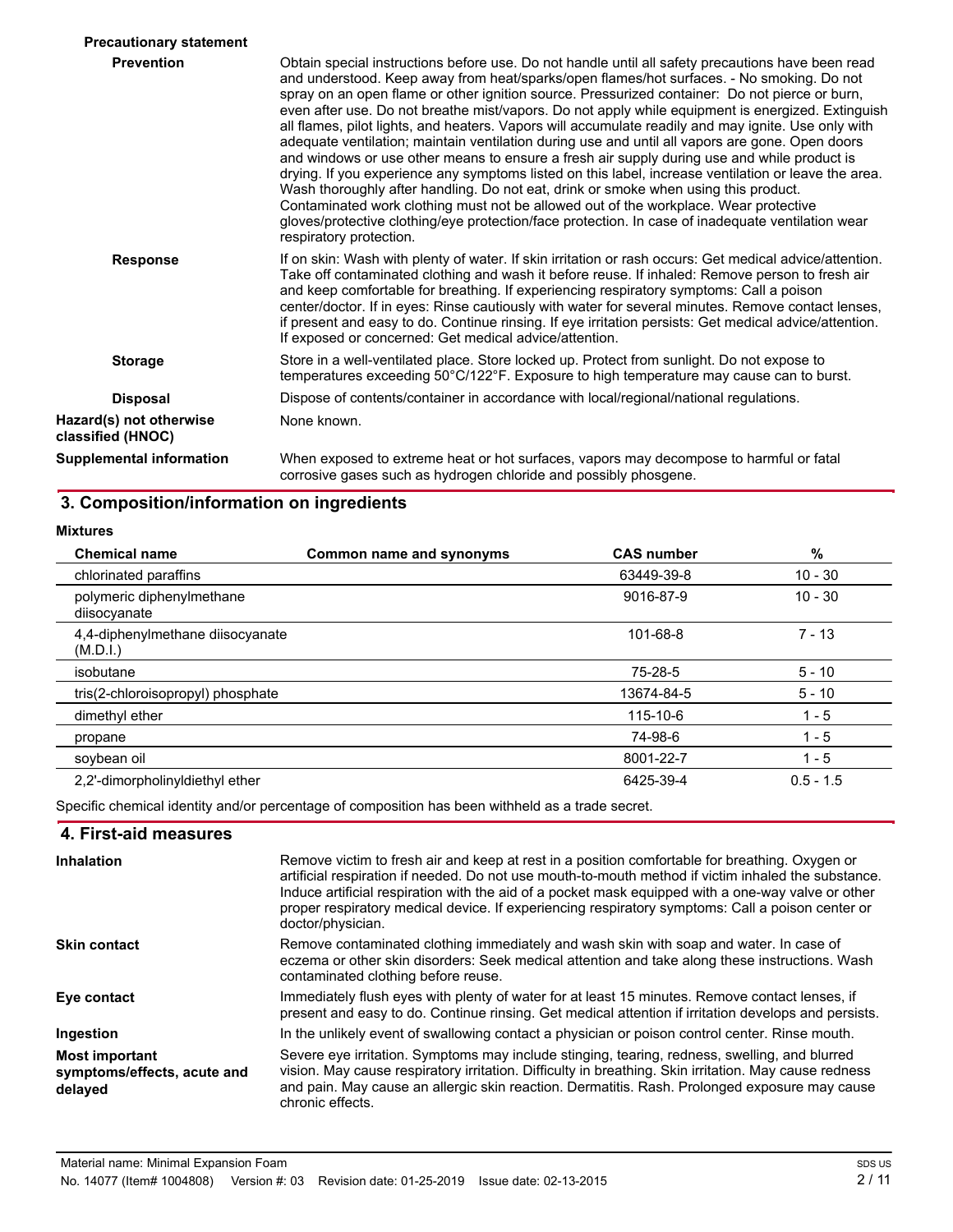| Indication of immediate<br>medical attention and special<br>treatment needed | Provide general supportive measures and treat symptomatically. Keep victim warm. Keep victim<br>under observation. Symptoms may be delayed.                                                                                                                                                                                                           |
|------------------------------------------------------------------------------|-------------------------------------------------------------------------------------------------------------------------------------------------------------------------------------------------------------------------------------------------------------------------------------------------------------------------------------------------------|
| <b>General information</b>                                                   | IF exposed or concerned: Get medical advice/attention. Ensure that medical personnel are aware<br>of the material(s) involved, and take precautions to protect themselves. Wash contaminated<br>clothing before reuse.                                                                                                                                |
| 5. Fire-fighting measures                                                    |                                                                                                                                                                                                                                                                                                                                                       |
| Suitable extinguishing media                                                 | Water fog. Foam. Dry chemical powder. Carbon dioxide (CO2).                                                                                                                                                                                                                                                                                           |
| Unsuitable extinguishing<br>media                                            | Water. Do not use water jet as an extinguisher, as this will spread the fire.                                                                                                                                                                                                                                                                         |
| Specific hazards arising from<br>the chemical                                | Contents under pressure. Pressurized container may rupture when exposed to heat or flame.<br>During fire, gases hazardous to health may be formed. When exposed to extreme heat or hot<br>surfaces, vapors may decompose to harmful or fatal corrosive gases such as hydrogen chloride<br>and possibly phosgene.                                      |
| Special protective equipment<br>and precautions for firefighters             | Firefighters must use standard protective equipment including flame retardant coat, helmet with<br>face shield, gloves, rubber boots, and in enclosed spaces, SCBA.                                                                                                                                                                                   |
| <b>Fire-fighting</b><br>equipment/instructions                               | In case of fire: Stop leak if safe to do so. Move containers from fire area if you can do so without<br>risk. Containers should be cooled with water to prevent vapor pressure build up. Use standard<br>firefighting procedures and consider the hazards of other involved materials. In the event of fire<br>and/or explosion do not breathe fumes. |
| <b>General fire hazards</b>                                                  | Extremely flammable aerosol. Contents under pressure. Pressurized container may rupture when<br>exposed to heat or flame.                                                                                                                                                                                                                             |
| 6. Accidental release measures                                               |                                                                                                                                                                                                                                                                                                                                                       |

| Personal precautions,<br>protective equipment and<br>emergency procedures | Keep unnecessary personnel away. Keep people away from and upwind of spill/leak. Keep out of<br>low areas. Many gases are heavier than air and will spread along ground and collect in low or<br>confined areas (sewers, basements, tanks). Wear appropriate protective equipment and clothing<br>during clean-up. Do not breathe mist/vapors. Emergency personnel need self-contained breathing<br>equipment. Do not touch damaged containers or spilled material unless wearing appropriate<br>protective clothing. Ventilate closed spaces before entering them. Local authorities should be<br>advised if significant spillages cannot be contained. For personal protection, see section 8 of the<br>SDS.                             |
|---------------------------------------------------------------------------|--------------------------------------------------------------------------------------------------------------------------------------------------------------------------------------------------------------------------------------------------------------------------------------------------------------------------------------------------------------------------------------------------------------------------------------------------------------------------------------------------------------------------------------------------------------------------------------------------------------------------------------------------------------------------------------------------------------------------------------------|
| <b>Methods and materials for</b><br>containment and cleaning up           | Eliminate all ignition sources (no smoking, flares, sparks, or flames in immediate area). Keep<br>combustibles (wood, paper, oil, etc.) away from spilled material. The product is immiscible with<br>water and will sediment in water systems. This material is classified as a water pollutant under the<br>Clean Water Act and should be prevented from contaminating soil or from entering sewage and<br>drainage systems which lead to waterways. Stop the flow of material, if this is without risk. Wipe up<br>with absorbent material (e.g. cloth, fleece). Clean surface thoroughly to remove residual<br>contamination. Put material in suitable, covered, labeled containers. For waste disposal, see<br>section 13 of the SDS. |
| <b>Environmental precautions</b>                                          | Avoid discharge into drains, water courses or onto the ground.                                                                                                                                                                                                                                                                                                                                                                                                                                                                                                                                                                                                                                                                             |
| 7. Handling and storage                                                   |                                                                                                                                                                                                                                                                                                                                                                                                                                                                                                                                                                                                                                                                                                                                            |
| <b>Precautions for safe handling</b>                                      | Obtain special instructions before use. Do not handle until all safety precautions have been read<br>and understood. Pressurized container: Do not pierce or burn, even after use. Do not use if spray<br>button is missing or defective. Do not spray on a naked flame or any other incandescent material.<br>Do not smoke while using or until sprayed surface is thoroughly dry. Do not cut, weld, solder, drill,<br>grind, or expose containers to heat, flame, sparks, or other sources of ignition. Use caution around                                                                                                                                                                                                               |

grind, or expose containers to heat, flame, sparks, or other sources of ignition. Use caution around energized equipment. The metal container will conduct electricity ir it contacts a live source. This may result in injury to the user from electrical shock and/or flash fire. Do not breathe mist/vapors. Avoid contact with eyes, skin, and clothing. Avoid prolonged exposure. When using, do not eat, drink or smoke. Should be handled in closed systems, ir possible. Use only outdoors or in a well-ventilated area. Wear appropriate personal protective equipment. Wash hands thoroughly after handling. Observe good industrial hygiene practices. For product usage instructions, see the product label. Level 1 Aerosol. Pressurized container. Protect from sunlight and do not expose to temperatures exceeding 50°C/122 °F. Do not puncture, incinerate or crush. Do not handle or store near an open rlame, heat or other sources of ignition. This material can accumulate static charge which may cause spark and become an ignition source. Store in tightly closed container. Store in a well-ventilated **Conditions for safe storage, including any incompatibilities**

away from incompatible materials (see Section 10 of the SDS).

place. Stored containers should be periodically checked for general condition and leakage. Store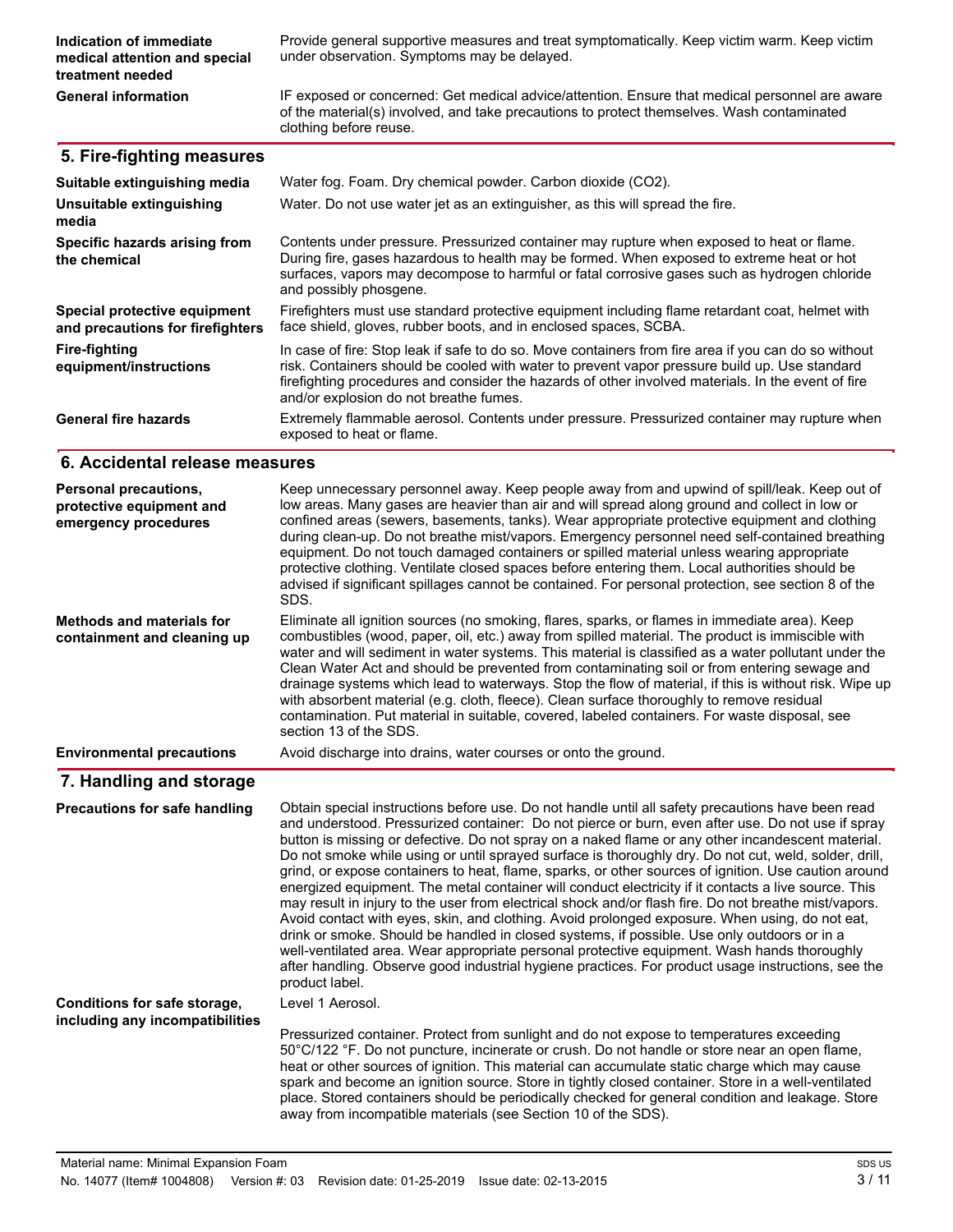## **8. Exposure controls/personal protection**

### **Occupational exposure limits**

The following constituents are the only constituents of the product which have a PEL, TLV or other recommended exposure limit. At this time, the other constituents have no known exposure limits.

| <b>Components</b>                                                   | <b>Type</b>                                                                                                                                                                                                                                                                                                                                                                                                                                             | <b>Value</b>    | Form                 |
|---------------------------------------------------------------------|---------------------------------------------------------------------------------------------------------------------------------------------------------------------------------------------------------------------------------------------------------------------------------------------------------------------------------------------------------------------------------------------------------------------------------------------------------|-----------------|----------------------|
| 4,4-diphenylmethane<br>diisocyanate (M.D.I.) (CAS<br>$101 - 68 - 8$ | Ceiling                                                                                                                                                                                                                                                                                                                                                                                                                                                 | $0.2$ mg/m $3$  |                      |
|                                                                     |                                                                                                                                                                                                                                                                                                                                                                                                                                                         | $0.02$ ppm      |                      |
| propane (CAS 74-98-6)                                               | <b>PEL</b>                                                                                                                                                                                                                                                                                                                                                                                                                                              | 1800 mg/m3      |                      |
|                                                                     |                                                                                                                                                                                                                                                                                                                                                                                                                                                         | 1000 ppm        |                      |
| soybean oil (CAS<br>8001-22-7)                                      | <b>PEL</b>                                                                                                                                                                                                                                                                                                                                                                                                                                              | $5$ mg/m $3$    | Respirable fraction. |
|                                                                     |                                                                                                                                                                                                                                                                                                                                                                                                                                                         | 15 mg/m3        | Total dust.          |
| <b>US. ACGIH Threshold Limit Values</b>                             |                                                                                                                                                                                                                                                                                                                                                                                                                                                         |                 |                      |
| <b>Components</b>                                                   | <b>Type</b>                                                                                                                                                                                                                                                                                                                                                                                                                                             | <b>Value</b>    |                      |
| 4,4-diphenylmethane<br>diisocyanate (M.D.I.) (CAS<br>$101 - 68 - 8$ | <b>TWA</b>                                                                                                                                                                                                                                                                                                                                                                                                                                              | $0.005$ ppm     |                      |
| isobutane (CAS 75-28-5)                                             | <b>STEL</b>                                                                                                                                                                                                                                                                                                                                                                                                                                             | 1000 ppm        |                      |
| US. NIOSH: Pocket Guide to Chemical Hazards                         |                                                                                                                                                                                                                                                                                                                                                                                                                                                         |                 |                      |
| <b>Components</b>                                                   | <b>Type</b>                                                                                                                                                                                                                                                                                                                                                                                                                                             | <b>Value</b>    | Form                 |
| 4,4-diphenylmethane<br>diisocyanate (M.D.I.) (CAS<br>$101 - 68 - 8$ | Ceiling                                                                                                                                                                                                                                                                                                                                                                                                                                                 | $0.2$ mg/m $3$  |                      |
|                                                                     |                                                                                                                                                                                                                                                                                                                                                                                                                                                         | $0.02$ ppm      |                      |
|                                                                     | <b>TWA</b>                                                                                                                                                                                                                                                                                                                                                                                                                                              | $0.05$ mg/m $3$ |                      |
|                                                                     |                                                                                                                                                                                                                                                                                                                                                                                                                                                         | 0.005 ppm       |                      |
| isobutane (CAS 75-28-5)                                             | <b>TWA</b>                                                                                                                                                                                                                                                                                                                                                                                                                                              | 1900 mg/m3      |                      |
|                                                                     |                                                                                                                                                                                                                                                                                                                                                                                                                                                         | 800 ppm         |                      |
| propane (CAS 74-98-6)                                               | <b>TWA</b>                                                                                                                                                                                                                                                                                                                                                                                                                                              | 1800 mg/m3      |                      |
|                                                                     |                                                                                                                                                                                                                                                                                                                                                                                                                                                         | 1000 ppm        |                      |
| soybean oil (CAS<br>8001-22-7)                                      | <b>TWA</b>                                                                                                                                                                                                                                                                                                                                                                                                                                              | $5$ mg/m $3$    | Respirable mist.     |
|                                                                     |                                                                                                                                                                                                                                                                                                                                                                                                                                                         | 10 mg/m $3$     | <b>Total mist</b>    |
| <b>Components</b>                                                   | US. Workplace Environmental Exposure Level (WEEL) Guides<br><b>Type</b>                                                                                                                                                                                                                                                                                                                                                                                 | <b>Value</b>    |                      |
| dimethyl ether (CAS                                                 | <b>TWA</b>                                                                                                                                                                                                                                                                                                                                                                                                                                              | 1880 mg/m3      |                      |
| $115-10-6$                                                          |                                                                                                                                                                                                                                                                                                                                                                                                                                                         | 1000 ppm        |                      |
| <b>Biological limit values</b>                                      | No biological exposure limits noted for the ingredient(s).                                                                                                                                                                                                                                                                                                                                                                                              |                 |                      |
| Appropriate engineering<br>controls                                 | Good general ventilation should be used. Ventilation rates should be matched to conditions. If<br>applicable, use process enclosures, local exhaust ventilation, or other engineering controls to<br>maintain airborne levels below recommended exposure limits. If exposure limits have not been<br>established, maintain airborne levels to an acceptable level. General ventilation normally<br>adequate. Provide eyewash station and safety shower. |                 |                      |
| <b>Eye/face protection</b>                                          | Individual protection measures, such as personal protective equipment<br>Wear safety glasses with side shields (or goggles).                                                                                                                                                                                                                                                                                                                            |                 |                      |
| <b>Skin protection</b><br><b>Hand protection</b>                    | Wear protective gloves such as: Nitrile. Neoprene. Rubber gloves.                                                                                                                                                                                                                                                                                                                                                                                       |                 |                      |
| Other                                                               | Wear appropriate chemical resistant clothing.                                                                                                                                                                                                                                                                                                                                                                                                           |                 |                      |

Material name: Minimal Expansion Foam

No. 14077 (Item# 1004808) Version #: 03 Revision date: 01-25-2019 Issue date: 02-13-2015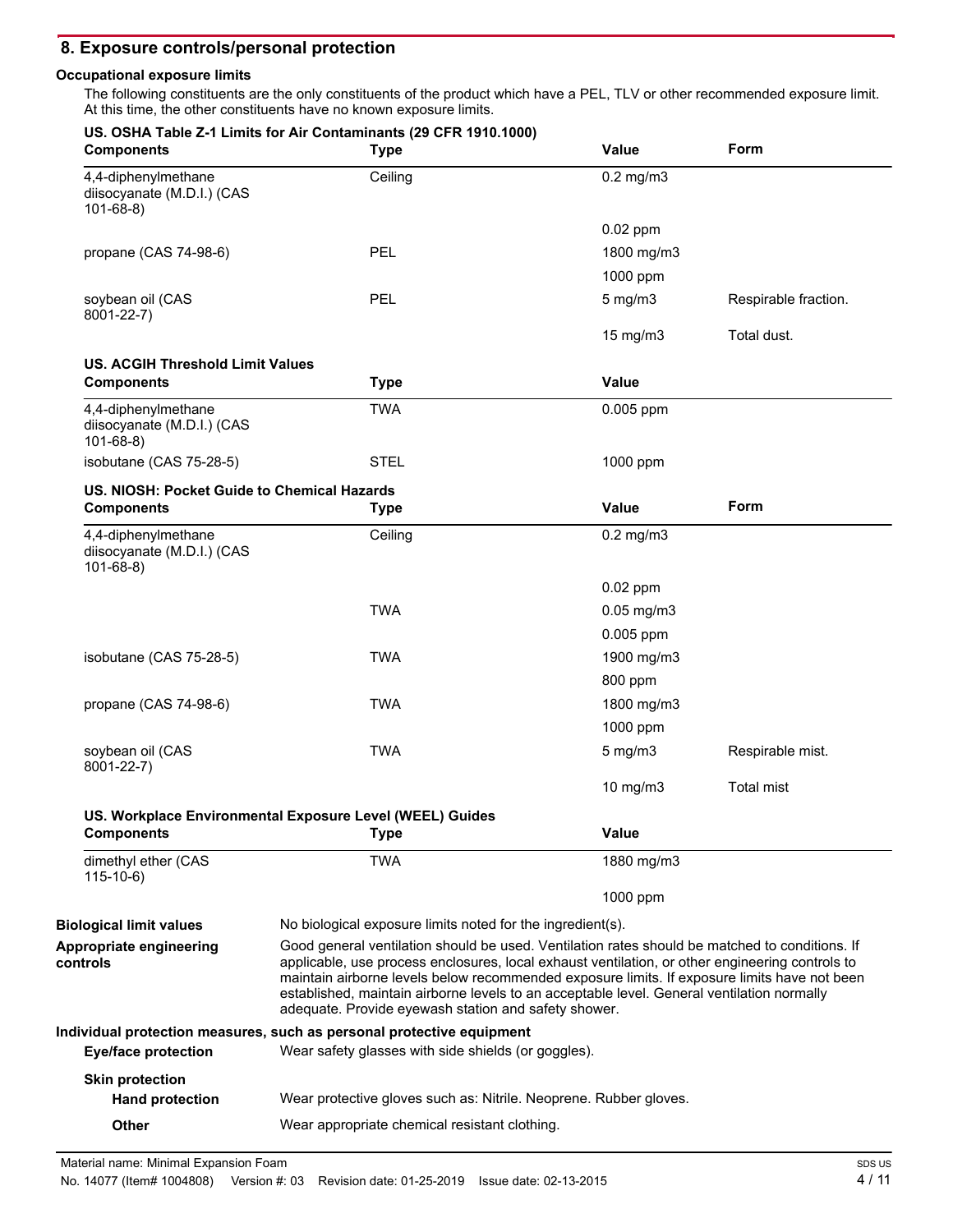| <b>Respiratory protection</b>     | If engineering controls are not feasible or if exposure exceeds the applicable exposure limits, use a<br>NIOSH-approved cartridge respirator with an organic vapor cartridge. Use a self-contained<br>breathing apparatus in confined spaces and for emergencies. Air monitoring is needed to<br>determine actual employee exposure levels.                                   |  |
|-----------------------------------|-------------------------------------------------------------------------------------------------------------------------------------------------------------------------------------------------------------------------------------------------------------------------------------------------------------------------------------------------------------------------------|--|
| <b>Thermal hazards</b>            | Wear appropriate thermal protective clothing, when necessary.                                                                                                                                                                                                                                                                                                                 |  |
| General hygiene<br>considerations | Observe any medical surveillance requirements. When using do not smoke. Always observe good<br>personal hygiene measures, such as washing after handling the material and before eating,<br>drinking, and/or smoking. Routinely wash work clothing and protective equipment to remove<br>contaminants. Contaminated work clothing should not be allowed out of the workplace. |  |

## **9. Physical and chemical properties**

| Liquid.                                      |
|----------------------------------------------|
| Aerosol.                                     |
| Amber.                                       |
| Solvent.                                     |
| Not available.                               |
| Not available.                               |
| 98.6 °F (37 °C) estimated                    |
| Not available.                               |
| 396 °F (202.2 °C) estimated                  |
| Moderate.                                    |
| Not available.                               |
| Upper/lower flammability or explosive limits |
| Not available.                               |
| Not available.                               |
| 1298.4 hPa estimated                         |
| $> 1$ (air = 1)                              |
| 1.05                                         |
|                                              |
| Not available.                               |
| Not available.                               |
| Not available.                               |
| Not available.                               |
| Not available.                               |
|                                              |
|                                              |

# **10. Stability and reactivity**

| <b>Reactivity</b>                            | The product is stable and non-reactive under normal conditions of use, storage and transport.                                                                                                                                                                                         |
|----------------------------------------------|---------------------------------------------------------------------------------------------------------------------------------------------------------------------------------------------------------------------------------------------------------------------------------------|
| <b>Chemical stability</b>                    | Material is stable under normal conditions.                                                                                                                                                                                                                                           |
| <b>Possibility of hazardous</b><br>reactions | No dangerous reaction known under conditions of normal use.                                                                                                                                                                                                                           |
| <b>Conditions to avoid</b>                   | Keep away from heat, hot surfaces, sparks, open flames and other ignition sources. When<br>exposed to extreme heat or hot surfaces, vapors may decompose to harmful or fatal corrosive<br>gases such as hydrogen chloride and possibly phosgene. Contact with incompatible materials. |
| Incompatible materials                       | Strong bases. Oxidizing agents.                                                                                                                                                                                                                                                       |
| <b>Hazardous decomposition</b><br>products   | Carbon oxides. Nitrogen oxides (NOx). Hydrogen chloride. Phosgene.                                                                                                                                                                                                                    |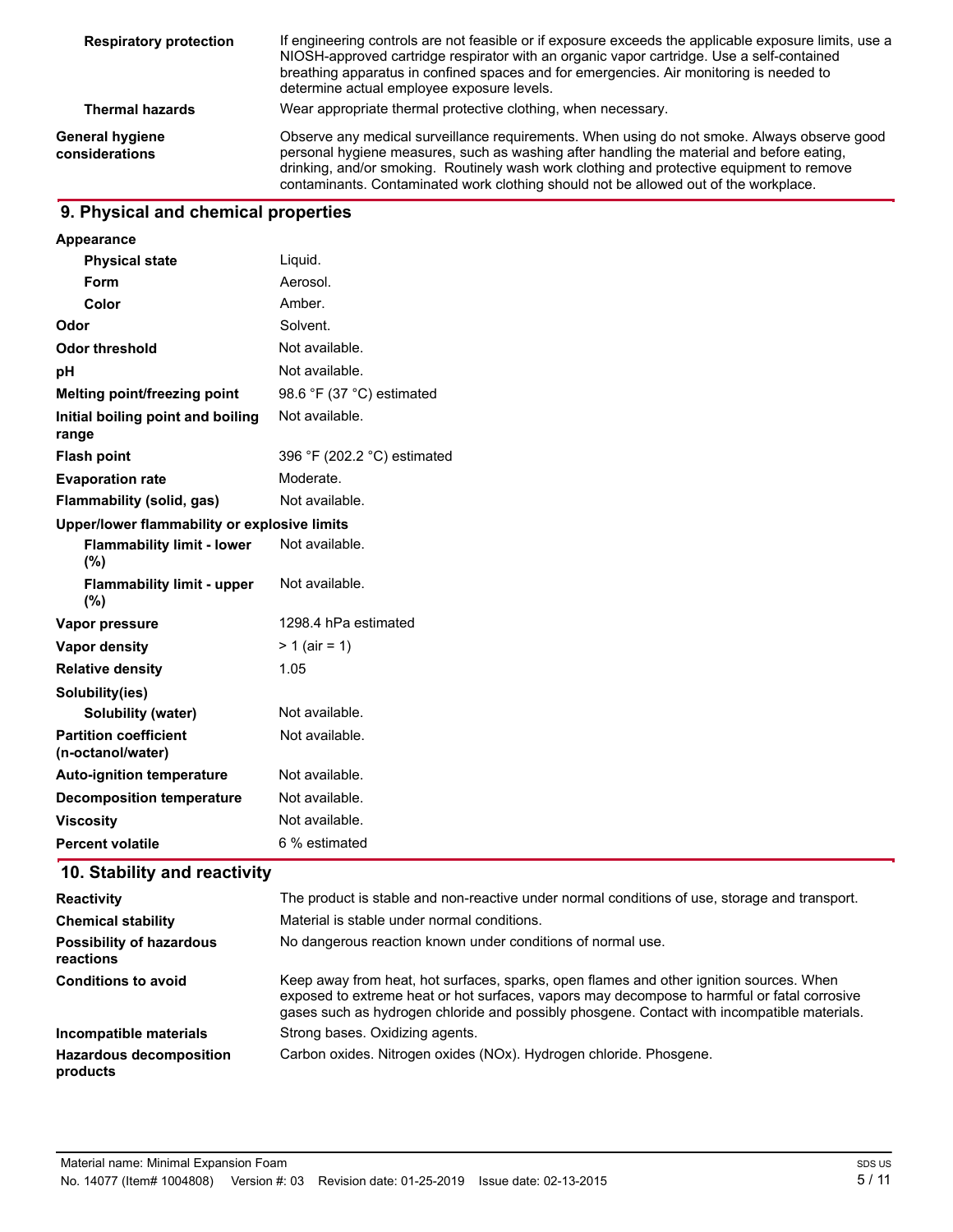# **11. Toxicological information**

### **Information on likely routes of exposure**

| Inhalation                                                                         | Harmful if inhaled. May cause allergy or asthma symptoms or breathing difficulties if inhaled.                                                                                                                                                                             |                     |
|------------------------------------------------------------------------------------|----------------------------------------------------------------------------------------------------------------------------------------------------------------------------------------------------------------------------------------------------------------------------|---------------------|
| <b>Skin contact</b>                                                                | Causes skin irritation. May cause an allergic skin reaction.                                                                                                                                                                                                               |                     |
| Eye contact                                                                        | Causes serious eye irritation.                                                                                                                                                                                                                                             |                     |
| Ingestion                                                                          | Expected to be a low ingestion hazard.                                                                                                                                                                                                                                     |                     |
| Symptoms related to the<br>physical, chemical and<br>toxicological characteristics | Severe eye irritation. Symptoms may include stinging, tearing, redness, swelling, and blurred<br>vision. May cause respiratory irritation. Difficulty in breathing. Skin irritation. May cause redness<br>and pain. May cause an allergic skin reaction. Dermatitis. Rash. |                     |
| Information on toxicological effects                                               |                                                                                                                                                                                                                                                                            |                     |
| <b>Acute toxicity</b>                                                              | Harmful if inhaled.                                                                                                                                                                                                                                                        |                     |
| <b>Components</b>                                                                  | <b>Species</b>                                                                                                                                                                                                                                                             | <b>Test Results</b> |
| 4,4-diphenylmethane diisocyanate (M.D.I.) (CAS 101-68-8)                           |                                                                                                                                                                                                                                                                            |                     |
| <b>Acute</b><br>Dermal                                                             |                                                                                                                                                                                                                                                                            |                     |
| LD50                                                                               | Rabbit                                                                                                                                                                                                                                                                     | > 5000 mg/kg        |
| <b>Inhalation</b><br><b>LC50</b>                                                   | Rat                                                                                                                                                                                                                                                                        | 0.38 mg/l, 4 Hours  |
| Oral                                                                               |                                                                                                                                                                                                                                                                            |                     |
| LD50                                                                               | Rat                                                                                                                                                                                                                                                                        | $>= 5000$ mg/kg     |
| dimethyl ether (CAS 115-10-6)                                                      |                                                                                                                                                                                                                                                                            |                     |
| <b>Acute</b>                                                                       |                                                                                                                                                                                                                                                                            |                     |
| <b>Inhalation</b>                                                                  |                                                                                                                                                                                                                                                                            |                     |
| <b>LC50</b>                                                                        | Rat                                                                                                                                                                                                                                                                        | 164000 ppm, 4 Hours |
|                                                                                    |                                                                                                                                                                                                                                                                            | 308.5 mg/l, 4 hours |
| isobutane (CAS 75-28-5)                                                            |                                                                                                                                                                                                                                                                            |                     |
| Acute                                                                              |                                                                                                                                                                                                                                                                            |                     |
| <b>Inhalation</b>                                                                  |                                                                                                                                                                                                                                                                            |                     |
| <b>LC50</b>                                                                        | Rat                                                                                                                                                                                                                                                                        | 142500 ppm, 4 hours |
| polymeric diphenylmethane diisocyanate (CAS 9016-87-9)                             |                                                                                                                                                                                                                                                                            |                     |
| <b>Acute</b>                                                                       |                                                                                                                                                                                                                                                                            |                     |
| Dermal                                                                             |                                                                                                                                                                                                                                                                            |                     |
| LD50                                                                               | Rabbit                                                                                                                                                                                                                                                                     | $>= 10000$ mg/kg    |
| <b>Inhalation</b>                                                                  |                                                                                                                                                                                                                                                                            |                     |
| <b>LC50</b>                                                                        | Rat                                                                                                                                                                                                                                                                        | 490 mg/m3, 4 hours  |
| Oral                                                                               |                                                                                                                                                                                                                                                                            |                     |
| LD50                                                                               | Rat                                                                                                                                                                                                                                                                        | >= 2000 mg/kg       |
| tris(2-chloroisopropyl) phosphate (CAS 13674-84-5)                                 |                                                                                                                                                                                                                                                                            |                     |
| <u>Acute</u><br>Dermal                                                             |                                                                                                                                                                                                                                                                            |                     |
| LD50                                                                               | Rat                                                                                                                                                                                                                                                                        | > 5000 mg/kg        |
| Inhalation<br><b>LC50</b>                                                          | Rat                                                                                                                                                                                                                                                                        | $> 4.6$ mg/l        |
| Oral                                                                               |                                                                                                                                                                                                                                                                            |                     |
| LD50                                                                               | Rat                                                                                                                                                                                                                                                                        | 2800 mg/kg          |
| <b>Skin corrosion/irritation</b>                                                   | Causes skin irritation.                                                                                                                                                                                                                                                    |                     |
| Serious eye damage/eye<br><i>irritation</i>                                        | Causes serious eye irritation.                                                                                                                                                                                                                                             |                     |
| Respiratory or skin sensitization                                                  |                                                                                                                                                                                                                                                                            |                     |
| <b>Respiratory sensitization</b>                                                   | May cause allergy or asthma symptoms or breathing difficulties if inhaled.                                                                                                                                                                                                 |                     |
| <b>Skin sensitization</b>                                                          | May cause an allergic skin reaction.                                                                                                                                                                                                                                       |                     |
| Material name: Minimal Expansion Foam                                              |                                                                                                                                                                                                                                                                            | SDS US              |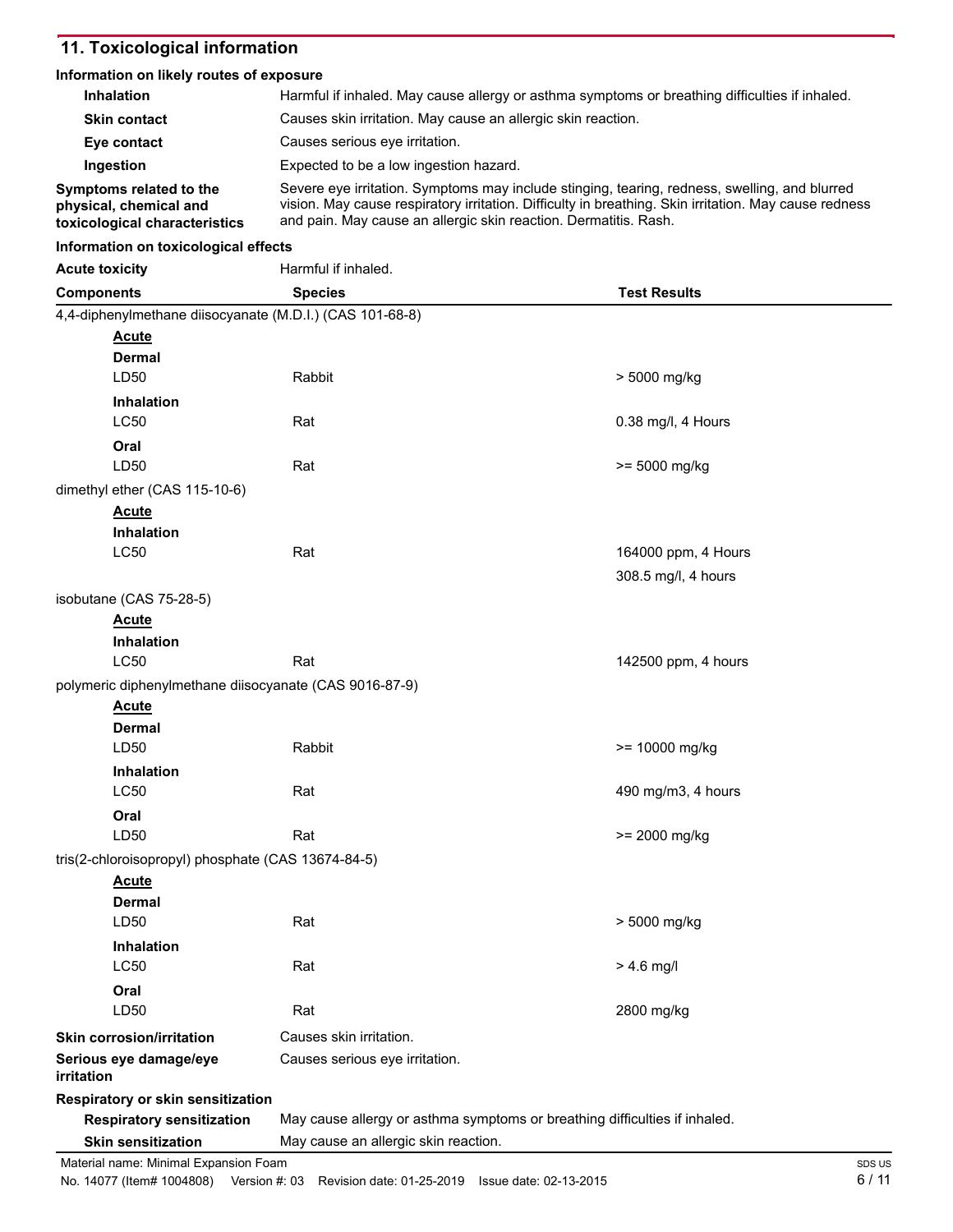| <b>Germ cell mutagenicity</b>                                 | No data available to indicate product or any components present at greater than 0.1% are<br>mutagenic or genotoxic.                                                                                      |                                                     |  |
|---------------------------------------------------------------|----------------------------------------------------------------------------------------------------------------------------------------------------------------------------------------------------------|-----------------------------------------------------|--|
| Carcinogenicity                                               | Suspected of causing cancer.                                                                                                                                                                             |                                                     |  |
|                                                               | <b>IARC Monographs. Overall Evaluation of Carcinogenicity</b>                                                                                                                                            |                                                     |  |
| 4,4-diphenylmethane diisocyanate (M.D.I.)<br>$(CAS 101-68-8)$ |                                                                                                                                                                                                          | 3 Not classifiable as to carcinogenicity to humans. |  |
| chlorinated paraffins (CAS 63449-39-8)                        |                                                                                                                                                                                                          | 2B Possibly carcinogenic to humans.                 |  |
| polymeric diphenylmethane diisocyanate<br>$(CAS 9016-87-9)$   |                                                                                                                                                                                                          | 3 Not classifiable as to carcinogenicity to humans. |  |
|                                                               | OSHA Specifically Regulated Substances (29 CFR 1910.1001-1052)                                                                                                                                           |                                                     |  |
| Not regulated.                                                | US. National Toxicology Program (NTP) Report on Carcinogens                                                                                                                                              |                                                     |  |
| Not listed.                                                   |                                                                                                                                                                                                          |                                                     |  |
| <b>Reproductive toxicity</b>                                  | This product is not expected to cause reproductive or developmental effects.                                                                                                                             |                                                     |  |
| Specific target organ toxicity -<br>single exposure           | May cause respiratory irritation.                                                                                                                                                                        |                                                     |  |
| Specific target organ toxicity -<br>repeated exposure         | Causes damage to organs through prolonged or repeated exposure.                                                                                                                                          |                                                     |  |
| <b>Aspiration hazard</b>                                      | Not an aspiration hazard.                                                                                                                                                                                |                                                     |  |
| <b>Chronic effects</b>                                        | Prolonged inhalation may be harmful. Causes damage to organs through prolonged or repeated<br>exposure. Prolonged exposure may cause chronic effects.                                                    |                                                     |  |
| 12. Ecological information                                    |                                                                                                                                                                                                          |                                                     |  |
| <b>Ecotoxicity</b>                                            | The product is not classified as environmentally hazardous. However, this does not exclude the<br>saasikiitto that lassa as feasurant anilla aan haun a hassaful as damaasina affaat an tha anuisannanat |                                                     |  |

|                                                   |                                                                                                                                                                                                                                                                                                                                     |                                | possibility that large or frequent spills can have a harmful or damaging effect on the environment. |  |
|---------------------------------------------------|-------------------------------------------------------------------------------------------------------------------------------------------------------------------------------------------------------------------------------------------------------------------------------------------------------------------------------------|--------------------------------|-----------------------------------------------------------------------------------------------------|--|
| <b>Components</b>                                 |                                                                                                                                                                                                                                                                                                                                     | <b>Species</b>                 | <b>Test Results</b>                                                                                 |  |
| chlorinated paraffins (CAS 63449-39-8)            |                                                                                                                                                                                                                                                                                                                                     |                                |                                                                                                     |  |
| <b>Aquatic</b>                                    |                                                                                                                                                                                                                                                                                                                                     |                                |                                                                                                     |  |
| <b>Fish</b>                                       | LC50                                                                                                                                                                                                                                                                                                                                | Bluegill (Lepomis macrochirus) | $> 0.1$ mg/l, 96 hours                                                                              |  |
| Persistence and degradability                     | No data is available on the degradability of any ingredients in the mixture.                                                                                                                                                                                                                                                        |                                |                                                                                                     |  |
| <b>Bioaccumulative potential</b>                  |                                                                                                                                                                                                                                                                                                                                     |                                |                                                                                                     |  |
| Partition coefficient n-octanol / water (log Kow) |                                                                                                                                                                                                                                                                                                                                     |                                |                                                                                                     |  |
| dimethyl ether                                    |                                                                                                                                                                                                                                                                                                                                     | 0.1                            |                                                                                                     |  |
| isobutane                                         |                                                                                                                                                                                                                                                                                                                                     | 2.76                           |                                                                                                     |  |
| propane                                           |                                                                                                                                                                                                                                                                                                                                     | 2.36                           |                                                                                                     |  |
| <b>Mobility in soil</b>                           |                                                                                                                                                                                                                                                                                                                                     | No data available.             |                                                                                                     |  |
| <b>Other adverse effects</b>                      | No other adverse environmental effects (e.g. ozone depletion, photochemical ozone creation<br>potential, endocrine disruption, global warming potential) are expected from this component.                                                                                                                                          |                                |                                                                                                     |  |
| 13. Disposal considerations                       |                                                                                                                                                                                                                                                                                                                                     |                                |                                                                                                     |  |
| <b>Disposal instructions</b>                      | This product is not a RCRA hazardous waste (See 40 CFR Part 261.20 – 261.33). Empty<br>containers may be recycled. Collect and reclaim or dispose in sealed containers at licensed waste<br>disposal site. Contents under pressure. Do not puncture, incinerate or crush. Dispose in<br>accordance with all applicable regulations. |                                |                                                                                                     |  |
| Hazardous waste code                              | Not regulated.                                                                                                                                                                                                                                                                                                                      |                                |                                                                                                     |  |
| <b>Contaminated packaging</b>                     |                                                                                                                                                                                                                                                                                                                                     |                                | Since emptied containers may retain product residue, follow label warnings even after container is  |  |

emptied. Empty containers should be taken to an approved waste handling site for recycling or

# **14. Transport information**

| DOT                        |                                       |
|----------------------------|---------------------------------------|
| UN number                  | UN1950                                |
| UN proper shipping name    | Aerosols, flammable, Limited Quantity |
| Transport hazard class(es) |                                       |
| Class                      | 21                                    |
| <b>Subsidiary risk</b>     | -                                     |
| Label(s)                   | 21                                    |
| Packing group              | Not applicable.                       |

disposal.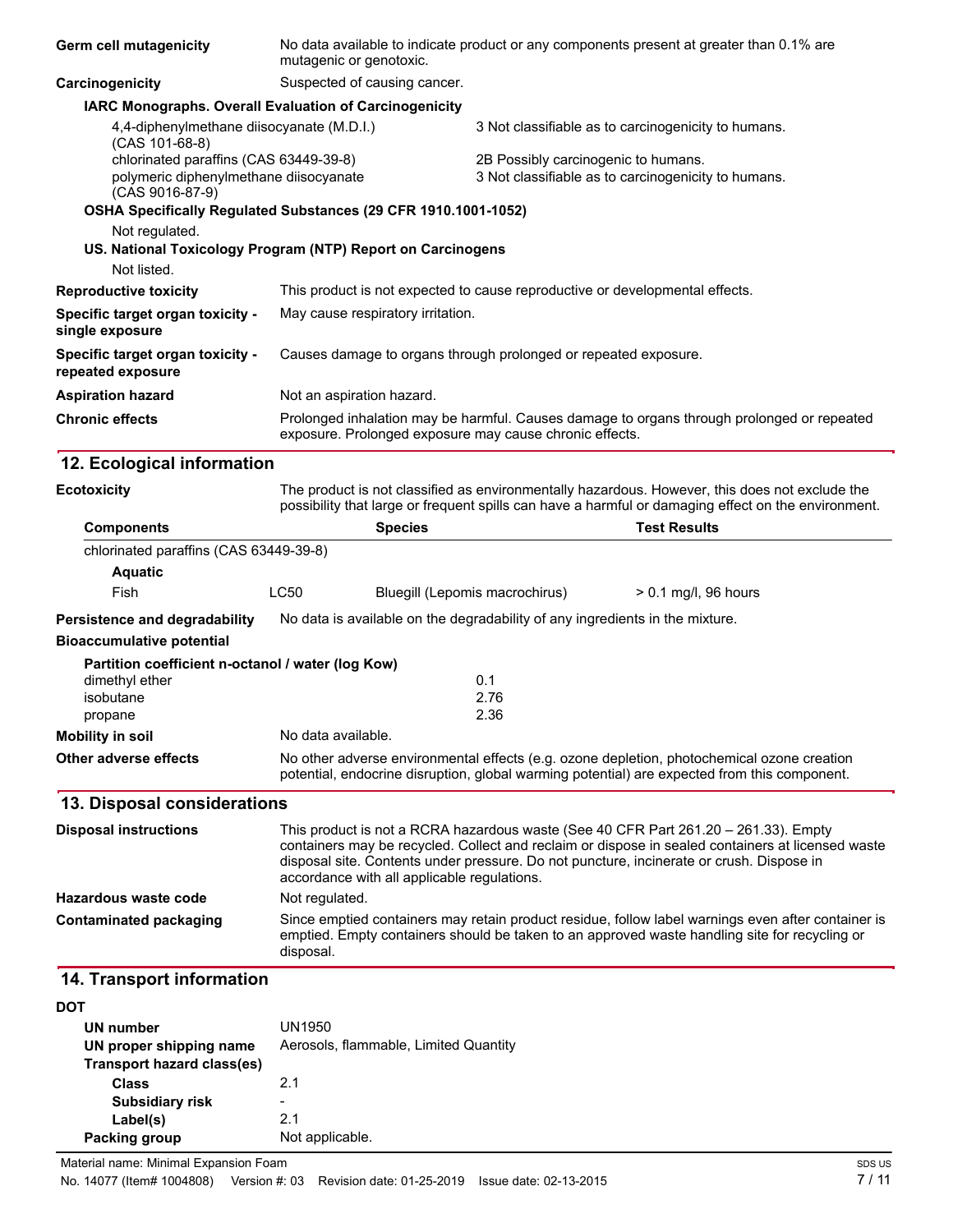|                                   | Special precautions for user Read safety instructions, SDS and emergency procedures before handling. |
|-----------------------------------|------------------------------------------------------------------------------------------------------|
| <b>Special provisions</b>         | N <sub>82</sub>                                                                                      |
| <b>Packaging exceptions</b>       | 306                                                                                                  |
| Packaging non bulk                | None                                                                                                 |
| Packaging bulk                    | None                                                                                                 |
| <b>IATA</b>                       |                                                                                                      |
| <b>UN number</b>                  | UN1950                                                                                               |
| UN proper shipping name           | Aerosols, flammable, Limited Quantity                                                                |
| <b>Transport hazard class(es)</b> |                                                                                                      |
| <b>Class</b>                      | 2.1                                                                                                  |
| <b>Subsidiary risk</b>            |                                                                                                      |
| Packing group                     | Not applicable.                                                                                      |
| <b>ERG Code</b>                   | 101                                                                                                  |
|                                   | Special precautions for user Read safety instructions, SDS and emergency procedures before handling. |
| <b>Other information</b>          |                                                                                                      |
| Passenger and cargo<br>aircraft   | Allowed with restrictions.                                                                           |
| <b>Cargo aircraft only</b>        | Allowed with restrictions.                                                                           |
| <b>IMDG</b>                       |                                                                                                      |
| <b>UN number</b>                  | UN1950                                                                                               |
| UN proper shipping name           | Aerosols, flammable, Limited Quantity                                                                |
| <b>Transport hazard class(es)</b> |                                                                                                      |
| <b>Class</b>                      | 2.1                                                                                                  |
| <b>Subsidiary risk</b>            |                                                                                                      |
| Packing group                     | Not applicable.                                                                                      |
| <b>Environmental hazards</b>      |                                                                                                      |
| <b>Marine pollutant</b>           | No.                                                                                                  |
| <b>EmS</b>                        | $F-D. S-U$                                                                                           |
|                                   | Special precautions for user Read safety instructions, SDS and emergency procedures before handling. |

**DOT; IMDG**



## **15. Regulatory information**

**US federal regulations**

This product is a "Hazardous Chemical" as derined by the OSHA Hazard Communication Standard, 29 CFR 1910.1200.

**TSCA Section 12(b) Export Notification (40 CFR 707, Subpt. D)** 

Not regulated. **SARA 304 Emergency release notification** Not regulated.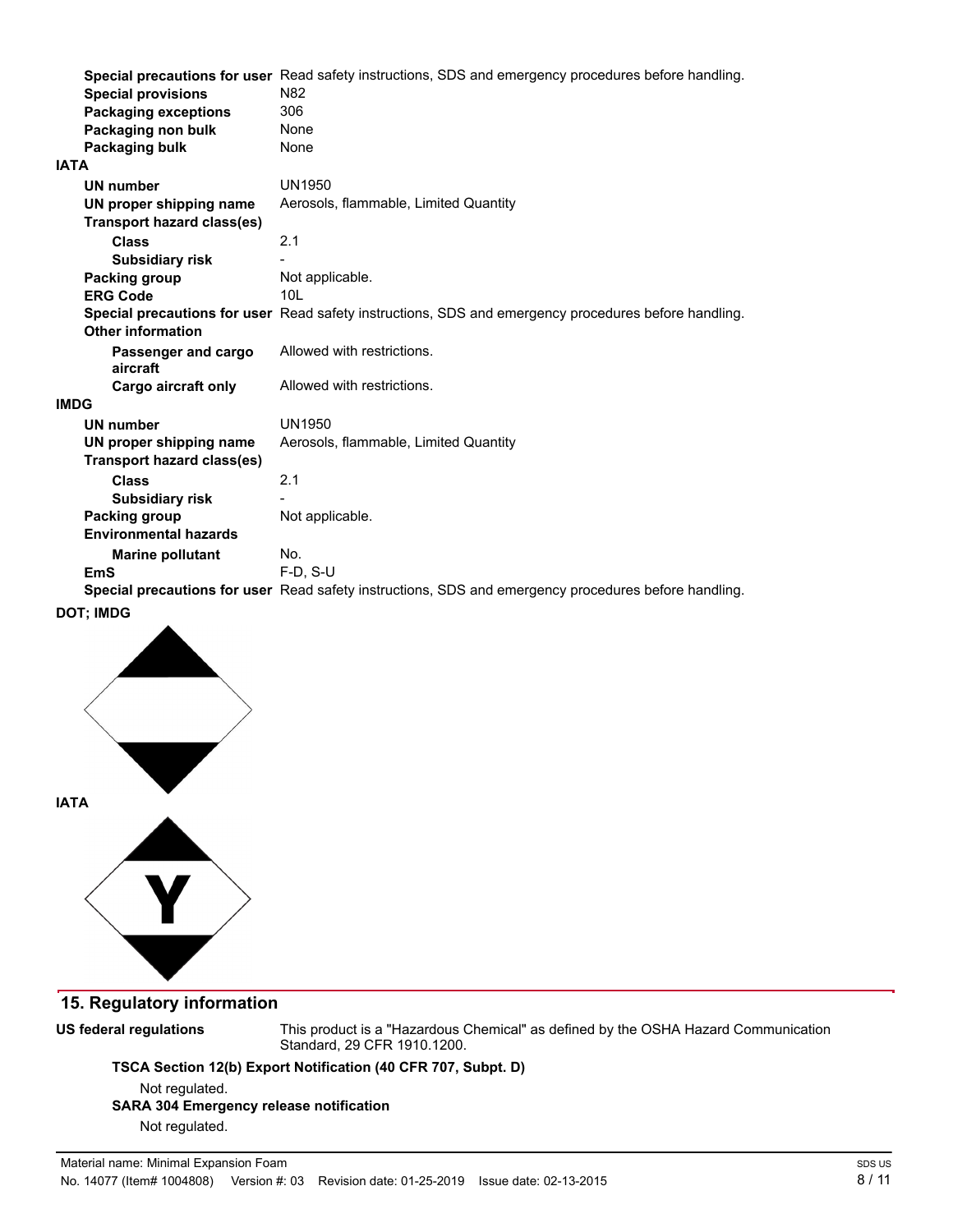| Not regulated.<br>US EPCRA (SARA Title III) Section 313 - Toxic Chemical: Listed substance<br>4,4-diphenylmethane diisocyanate (M.D.I.) (CAS 101-68-8)<br>polymeric diphenylmethane diisocyanate (CAS 9016-87-9)<br><b>CERCLA Hazardous Substance List (40 CFR 302.4)</b><br>4,4-diphenylmethane diisocyanate (M.D.I.) (CAS 101-68-8)<br>isobutane (CAS 75-28-5)<br>propane (CAS 74-98-6)<br><b>CERCLA Hazardous Substances: Reportable quantity</b><br>4,4-diphenylmethane diisocyanate (M.D.I.)<br>5000 LBS<br>$(CAS 101-68-8)$<br>isobutane (CAS 75-28-5)<br><b>100 LBS</b><br>propane (CAS 74-98-6)<br><b>100 LBS</b><br>Spills or releases resulting in the loss of any ingredient at or above its RQ require immediate notification to the National<br>Response Center (800-424-8802) and to your Local Emergency Planning Committee.<br>Other federal regulations<br>Clean Air Act (CAA) Section 112 Hazardous Air Pollutants (HAPs) List<br>4,4-diphenylmethane diisocyanate (M.D.I.) (CAS 101-68-8)<br>Clean Air Act (CAA) Section 112(r) Accidental Release Prevention (40 CFR 68.130)<br>dimethyl ether (CAS 115-10-6)<br>isobutane (CAS 75-28-5)<br>propane (CAS 74-98-6)<br><b>Safe Drinking Water Act</b><br>Not regulated.<br>(SDWA)<br>Not regulated.<br><b>Food and Drug</b><br><b>Administration (FDA)</b><br>Superfund Amendments and Reauthorization Act of 1986 (SARA)<br>Flammable (gases, aerosols, liquids, or solids)<br><b>Classified hazard</b><br>Gas under pressure<br>categories<br>Acute toxicity (any route of exposure)<br>Skin corrosion or irritation<br>Serious eye damage or eye irritation<br>Respiratory or skin sensitization<br>Carcinogenicity<br>Specific target organ toxicity (single or repeated exposure)<br>SARA 302 Extremely hazardous substance<br>Not listed.<br>Yes<br>SARA 311/312 Hazardous<br>chemical<br>SARA 313 (TRI reporting)<br><b>Chemical name</b><br><b>CAS number</b><br>% by wt.<br>101-68-8<br>4,4-diphenylmethane diisocyanate (M.D.I.)<br>$7 - 13$<br>polymeric diphenylmethane diisocyanate<br>9016-87-9<br>10 - 30<br><b>US state regulations</b><br>US. New Jersey Worker and Community Right-to-Know Act<br>4,4-diphenylmethane diisocyanate (M.D.I.) (CAS 101-68-8)<br>dimethyl ether (CAS 115-10-6)<br>isobutane (CAS 75-28-5)<br>polymeric diphenylmethane diisocyanate (CAS 9016-87-9)<br>propane (CAS 74-98-6)<br>US. Massachusetts RTK - Substance List<br>4,4-diphenylmethane diisocyanate (M.D.I.) (CAS 101-68-8)<br>dimethyl ether (CAS 115-10-6)<br>isobutane (CAS 75-28-5)<br>propane (CAS 74-98-6)<br>soybean oil (CAS 8001-22-7)<br>US. Pennsylvania Worker and Community Right-to-Know Law<br>4,4-diphenylmethane diisocyanate (M.D.I.) (CAS 101-68-8)<br>dimethyl ether (CAS 115-10-6)<br>Material name: Minimal Expansion Foam |                                                                |  |  |  |  |
|--------------------------------------------------------------------------------------------------------------------------------------------------------------------------------------------------------------------------------------------------------------------------------------------------------------------------------------------------------------------------------------------------------------------------------------------------------------------------------------------------------------------------------------------------------------------------------------------------------------------------------------------------------------------------------------------------------------------------------------------------------------------------------------------------------------------------------------------------------------------------------------------------------------------------------------------------------------------------------------------------------------------------------------------------------------------------------------------------------------------------------------------------------------------------------------------------------------------------------------------------------------------------------------------------------------------------------------------------------------------------------------------------------------------------------------------------------------------------------------------------------------------------------------------------------------------------------------------------------------------------------------------------------------------------------------------------------------------------------------------------------------------------------------------------------------------------------------------------------------------------------------------------------------------------------------------------------------------------------------------------------------------------------------------------------------------------------------------------------------------------------------------------------------------------------------------------------------------------------------------------------------------------------------------------------------------------------------------------------------------------------------------------------------------------------------------------------------------------------------------------------------------------------------------------------------------------------------------------------------------------------------------------------------------------------------------------------------------------------------------------------------------------------------------------------------------------|----------------------------------------------------------------|--|--|--|--|
|                                                                                                                                                                                                                                                                                                                                                                                                                                                                                                                                                                                                                                                                                                                                                                                                                                                                                                                                                                                                                                                                                                                                                                                                                                                                                                                                                                                                                                                                                                                                                                                                                                                                                                                                                                                                                                                                                                                                                                                                                                                                                                                                                                                                                                                                                                                                                                                                                                                                                                                                                                                                                                                                                                                                                                                                                          | OSHA Specifically Regulated Substances (29 CFR 1910.1001-1052) |  |  |  |  |
|                                                                                                                                                                                                                                                                                                                                                                                                                                                                                                                                                                                                                                                                                                                                                                                                                                                                                                                                                                                                                                                                                                                                                                                                                                                                                                                                                                                                                                                                                                                                                                                                                                                                                                                                                                                                                                                                                                                                                                                                                                                                                                                                                                                                                                                                                                                                                                                                                                                                                                                                                                                                                                                                                                                                                                                                                          |                                                                |  |  |  |  |
|                                                                                                                                                                                                                                                                                                                                                                                                                                                                                                                                                                                                                                                                                                                                                                                                                                                                                                                                                                                                                                                                                                                                                                                                                                                                                                                                                                                                                                                                                                                                                                                                                                                                                                                                                                                                                                                                                                                                                                                                                                                                                                                                                                                                                                                                                                                                                                                                                                                                                                                                                                                                                                                                                                                                                                                                                          |                                                                |  |  |  |  |
|                                                                                                                                                                                                                                                                                                                                                                                                                                                                                                                                                                                                                                                                                                                                                                                                                                                                                                                                                                                                                                                                                                                                                                                                                                                                                                                                                                                                                                                                                                                                                                                                                                                                                                                                                                                                                                                                                                                                                                                                                                                                                                                                                                                                                                                                                                                                                                                                                                                                                                                                                                                                                                                                                                                                                                                                                          |                                                                |  |  |  |  |
|                                                                                                                                                                                                                                                                                                                                                                                                                                                                                                                                                                                                                                                                                                                                                                                                                                                                                                                                                                                                                                                                                                                                                                                                                                                                                                                                                                                                                                                                                                                                                                                                                                                                                                                                                                                                                                                                                                                                                                                                                                                                                                                                                                                                                                                                                                                                                                                                                                                                                                                                                                                                                                                                                                                                                                                                                          |                                                                |  |  |  |  |
|                                                                                                                                                                                                                                                                                                                                                                                                                                                                                                                                                                                                                                                                                                                                                                                                                                                                                                                                                                                                                                                                                                                                                                                                                                                                                                                                                                                                                                                                                                                                                                                                                                                                                                                                                                                                                                                                                                                                                                                                                                                                                                                                                                                                                                                                                                                                                                                                                                                                                                                                                                                                                                                                                                                                                                                                                          |                                                                |  |  |  |  |
|                                                                                                                                                                                                                                                                                                                                                                                                                                                                                                                                                                                                                                                                                                                                                                                                                                                                                                                                                                                                                                                                                                                                                                                                                                                                                                                                                                                                                                                                                                                                                                                                                                                                                                                                                                                                                                                                                                                                                                                                                                                                                                                                                                                                                                                                                                                                                                                                                                                                                                                                                                                                                                                                                                                                                                                                                          |                                                                |  |  |  |  |
|                                                                                                                                                                                                                                                                                                                                                                                                                                                                                                                                                                                                                                                                                                                                                                                                                                                                                                                                                                                                                                                                                                                                                                                                                                                                                                                                                                                                                                                                                                                                                                                                                                                                                                                                                                                                                                                                                                                                                                                                                                                                                                                                                                                                                                                                                                                                                                                                                                                                                                                                                                                                                                                                                                                                                                                                                          |                                                                |  |  |  |  |
|                                                                                                                                                                                                                                                                                                                                                                                                                                                                                                                                                                                                                                                                                                                                                                                                                                                                                                                                                                                                                                                                                                                                                                                                                                                                                                                                                                                                                                                                                                                                                                                                                                                                                                                                                                                                                                                                                                                                                                                                                                                                                                                                                                                                                                                                                                                                                                                                                                                                                                                                                                                                                                                                                                                                                                                                                          |                                                                |  |  |  |  |
|                                                                                                                                                                                                                                                                                                                                                                                                                                                                                                                                                                                                                                                                                                                                                                                                                                                                                                                                                                                                                                                                                                                                                                                                                                                                                                                                                                                                                                                                                                                                                                                                                                                                                                                                                                                                                                                                                                                                                                                                                                                                                                                                                                                                                                                                                                                                                                                                                                                                                                                                                                                                                                                                                                                                                                                                                          |                                                                |  |  |  |  |
|                                                                                                                                                                                                                                                                                                                                                                                                                                                                                                                                                                                                                                                                                                                                                                                                                                                                                                                                                                                                                                                                                                                                                                                                                                                                                                                                                                                                                                                                                                                                                                                                                                                                                                                                                                                                                                                                                                                                                                                                                                                                                                                                                                                                                                                                                                                                                                                                                                                                                                                                                                                                                                                                                                                                                                                                                          |                                                                |  |  |  |  |
|                                                                                                                                                                                                                                                                                                                                                                                                                                                                                                                                                                                                                                                                                                                                                                                                                                                                                                                                                                                                                                                                                                                                                                                                                                                                                                                                                                                                                                                                                                                                                                                                                                                                                                                                                                                                                                                                                                                                                                                                                                                                                                                                                                                                                                                                                                                                                                                                                                                                                                                                                                                                                                                                                                                                                                                                                          |                                                                |  |  |  |  |
|                                                                                                                                                                                                                                                                                                                                                                                                                                                                                                                                                                                                                                                                                                                                                                                                                                                                                                                                                                                                                                                                                                                                                                                                                                                                                                                                                                                                                                                                                                                                                                                                                                                                                                                                                                                                                                                                                                                                                                                                                                                                                                                                                                                                                                                                                                                                                                                                                                                                                                                                                                                                                                                                                                                                                                                                                          |                                                                |  |  |  |  |
|                                                                                                                                                                                                                                                                                                                                                                                                                                                                                                                                                                                                                                                                                                                                                                                                                                                                                                                                                                                                                                                                                                                                                                                                                                                                                                                                                                                                                                                                                                                                                                                                                                                                                                                                                                                                                                                                                                                                                                                                                                                                                                                                                                                                                                                                                                                                                                                                                                                                                                                                                                                                                                                                                                                                                                                                                          |                                                                |  |  |  |  |
|                                                                                                                                                                                                                                                                                                                                                                                                                                                                                                                                                                                                                                                                                                                                                                                                                                                                                                                                                                                                                                                                                                                                                                                                                                                                                                                                                                                                                                                                                                                                                                                                                                                                                                                                                                                                                                                                                                                                                                                                                                                                                                                                                                                                                                                                                                                                                                                                                                                                                                                                                                                                                                                                                                                                                                                                                          |                                                                |  |  |  |  |
|                                                                                                                                                                                                                                                                                                                                                                                                                                                                                                                                                                                                                                                                                                                                                                                                                                                                                                                                                                                                                                                                                                                                                                                                                                                                                                                                                                                                                                                                                                                                                                                                                                                                                                                                                                                                                                                                                                                                                                                                                                                                                                                                                                                                                                                                                                                                                                                                                                                                                                                                                                                                                                                                                                                                                                                                                          |                                                                |  |  |  |  |
|                                                                                                                                                                                                                                                                                                                                                                                                                                                                                                                                                                                                                                                                                                                                                                                                                                                                                                                                                                                                                                                                                                                                                                                                                                                                                                                                                                                                                                                                                                                                                                                                                                                                                                                                                                                                                                                                                                                                                                                                                                                                                                                                                                                                                                                                                                                                                                                                                                                                                                                                                                                                                                                                                                                                                                                                                          |                                                                |  |  |  |  |
|                                                                                                                                                                                                                                                                                                                                                                                                                                                                                                                                                                                                                                                                                                                                                                                                                                                                                                                                                                                                                                                                                                                                                                                                                                                                                                                                                                                                                                                                                                                                                                                                                                                                                                                                                                                                                                                                                                                                                                                                                                                                                                                                                                                                                                                                                                                                                                                                                                                                                                                                                                                                                                                                                                                                                                                                                          |                                                                |  |  |  |  |
|                                                                                                                                                                                                                                                                                                                                                                                                                                                                                                                                                                                                                                                                                                                                                                                                                                                                                                                                                                                                                                                                                                                                                                                                                                                                                                                                                                                                                                                                                                                                                                                                                                                                                                                                                                                                                                                                                                                                                                                                                                                                                                                                                                                                                                                                                                                                                                                                                                                                                                                                                                                                                                                                                                                                                                                                                          |                                                                |  |  |  |  |
|                                                                                                                                                                                                                                                                                                                                                                                                                                                                                                                                                                                                                                                                                                                                                                                                                                                                                                                                                                                                                                                                                                                                                                                                                                                                                                                                                                                                                                                                                                                                                                                                                                                                                                                                                                                                                                                                                                                                                                                                                                                                                                                                                                                                                                                                                                                                                                                                                                                                                                                                                                                                                                                                                                                                                                                                                          |                                                                |  |  |  |  |
|                                                                                                                                                                                                                                                                                                                                                                                                                                                                                                                                                                                                                                                                                                                                                                                                                                                                                                                                                                                                                                                                                                                                                                                                                                                                                                                                                                                                                                                                                                                                                                                                                                                                                                                                                                                                                                                                                                                                                                                                                                                                                                                                                                                                                                                                                                                                                                                                                                                                                                                                                                                                                                                                                                                                                                                                                          |                                                                |  |  |  |  |
|                                                                                                                                                                                                                                                                                                                                                                                                                                                                                                                                                                                                                                                                                                                                                                                                                                                                                                                                                                                                                                                                                                                                                                                                                                                                                                                                                                                                                                                                                                                                                                                                                                                                                                                                                                                                                                                                                                                                                                                                                                                                                                                                                                                                                                                                                                                                                                                                                                                                                                                                                                                                                                                                                                                                                                                                                          |                                                                |  |  |  |  |
|                                                                                                                                                                                                                                                                                                                                                                                                                                                                                                                                                                                                                                                                                                                                                                                                                                                                                                                                                                                                                                                                                                                                                                                                                                                                                                                                                                                                                                                                                                                                                                                                                                                                                                                                                                                                                                                                                                                                                                                                                                                                                                                                                                                                                                                                                                                                                                                                                                                                                                                                                                                                                                                                                                                                                                                                                          |                                                                |  |  |  |  |
|                                                                                                                                                                                                                                                                                                                                                                                                                                                                                                                                                                                                                                                                                                                                                                                                                                                                                                                                                                                                                                                                                                                                                                                                                                                                                                                                                                                                                                                                                                                                                                                                                                                                                                                                                                                                                                                                                                                                                                                                                                                                                                                                                                                                                                                                                                                                                                                                                                                                                                                                                                                                                                                                                                                                                                                                                          |                                                                |  |  |  |  |
|                                                                                                                                                                                                                                                                                                                                                                                                                                                                                                                                                                                                                                                                                                                                                                                                                                                                                                                                                                                                                                                                                                                                                                                                                                                                                                                                                                                                                                                                                                                                                                                                                                                                                                                                                                                                                                                                                                                                                                                                                                                                                                                                                                                                                                                                                                                                                                                                                                                                                                                                                                                                                                                                                                                                                                                                                          |                                                                |  |  |  |  |
|                                                                                                                                                                                                                                                                                                                                                                                                                                                                                                                                                                                                                                                                                                                                                                                                                                                                                                                                                                                                                                                                                                                                                                                                                                                                                                                                                                                                                                                                                                                                                                                                                                                                                                                                                                                                                                                                                                                                                                                                                                                                                                                                                                                                                                                                                                                                                                                                                                                                                                                                                                                                                                                                                                                                                                                                                          |                                                                |  |  |  |  |
|                                                                                                                                                                                                                                                                                                                                                                                                                                                                                                                                                                                                                                                                                                                                                                                                                                                                                                                                                                                                                                                                                                                                                                                                                                                                                                                                                                                                                                                                                                                                                                                                                                                                                                                                                                                                                                                                                                                                                                                                                                                                                                                                                                                                                                                                                                                                                                                                                                                                                                                                                                                                                                                                                                                                                                                                                          |                                                                |  |  |  |  |
|                                                                                                                                                                                                                                                                                                                                                                                                                                                                                                                                                                                                                                                                                                                                                                                                                                                                                                                                                                                                                                                                                                                                                                                                                                                                                                                                                                                                                                                                                                                                                                                                                                                                                                                                                                                                                                                                                                                                                                                                                                                                                                                                                                                                                                                                                                                                                                                                                                                                                                                                                                                                                                                                                                                                                                                                                          |                                                                |  |  |  |  |
|                                                                                                                                                                                                                                                                                                                                                                                                                                                                                                                                                                                                                                                                                                                                                                                                                                                                                                                                                                                                                                                                                                                                                                                                                                                                                                                                                                                                                                                                                                                                                                                                                                                                                                                                                                                                                                                                                                                                                                                                                                                                                                                                                                                                                                                                                                                                                                                                                                                                                                                                                                                                                                                                                                                                                                                                                          |                                                                |  |  |  |  |
|                                                                                                                                                                                                                                                                                                                                                                                                                                                                                                                                                                                                                                                                                                                                                                                                                                                                                                                                                                                                                                                                                                                                                                                                                                                                                                                                                                                                                                                                                                                                                                                                                                                                                                                                                                                                                                                                                                                                                                                                                                                                                                                                                                                                                                                                                                                                                                                                                                                                                                                                                                                                                                                                                                                                                                                                                          |                                                                |  |  |  |  |
|                                                                                                                                                                                                                                                                                                                                                                                                                                                                                                                                                                                                                                                                                                                                                                                                                                                                                                                                                                                                                                                                                                                                                                                                                                                                                                                                                                                                                                                                                                                                                                                                                                                                                                                                                                                                                                                                                                                                                                                                                                                                                                                                                                                                                                                                                                                                                                                                                                                                                                                                                                                                                                                                                                                                                                                                                          |                                                                |  |  |  |  |
|                                                                                                                                                                                                                                                                                                                                                                                                                                                                                                                                                                                                                                                                                                                                                                                                                                                                                                                                                                                                                                                                                                                                                                                                                                                                                                                                                                                                                                                                                                                                                                                                                                                                                                                                                                                                                                                                                                                                                                                                                                                                                                                                                                                                                                                                                                                                                                                                                                                                                                                                                                                                                                                                                                                                                                                                                          |                                                                |  |  |  |  |
|                                                                                                                                                                                                                                                                                                                                                                                                                                                                                                                                                                                                                                                                                                                                                                                                                                                                                                                                                                                                                                                                                                                                                                                                                                                                                                                                                                                                                                                                                                                                                                                                                                                                                                                                                                                                                                                                                                                                                                                                                                                                                                                                                                                                                                                                                                                                                                                                                                                                                                                                                                                                                                                                                                                                                                                                                          |                                                                |  |  |  |  |
|                                                                                                                                                                                                                                                                                                                                                                                                                                                                                                                                                                                                                                                                                                                                                                                                                                                                                                                                                                                                                                                                                                                                                                                                                                                                                                                                                                                                                                                                                                                                                                                                                                                                                                                                                                                                                                                                                                                                                                                                                                                                                                                                                                                                                                                                                                                                                                                                                                                                                                                                                                                                                                                                                                                                                                                                                          |                                                                |  |  |  |  |
|                                                                                                                                                                                                                                                                                                                                                                                                                                                                                                                                                                                                                                                                                                                                                                                                                                                                                                                                                                                                                                                                                                                                                                                                                                                                                                                                                                                                                                                                                                                                                                                                                                                                                                                                                                                                                                                                                                                                                                                                                                                                                                                                                                                                                                                                                                                                                                                                                                                                                                                                                                                                                                                                                                                                                                                                                          |                                                                |  |  |  |  |
|                                                                                                                                                                                                                                                                                                                                                                                                                                                                                                                                                                                                                                                                                                                                                                                                                                                                                                                                                                                                                                                                                                                                                                                                                                                                                                                                                                                                                                                                                                                                                                                                                                                                                                                                                                                                                                                                                                                                                                                                                                                                                                                                                                                                                                                                                                                                                                                                                                                                                                                                                                                                                                                                                                                                                                                                                          |                                                                |  |  |  |  |
| No. 14077 (Item# 1004808) Nersian #: 03 Devision date: 01.25.2010 Jesue date: 02.13.2015                                                                                                                                                                                                                                                                                                                                                                                                                                                                                                                                                                                                                                                                                                                                                                                                                                                                                                                                                                                                                                                                                                                                                                                                                                                                                                                                                                                                                                                                                                                                                                                                                                                                                                                                                                                                                                                                                                                                                                                                                                                                                                                                                                                                                                                                                                                                                                                                                                                                                                                                                                                                                                                                                                                                 |                                                                |  |  |  |  |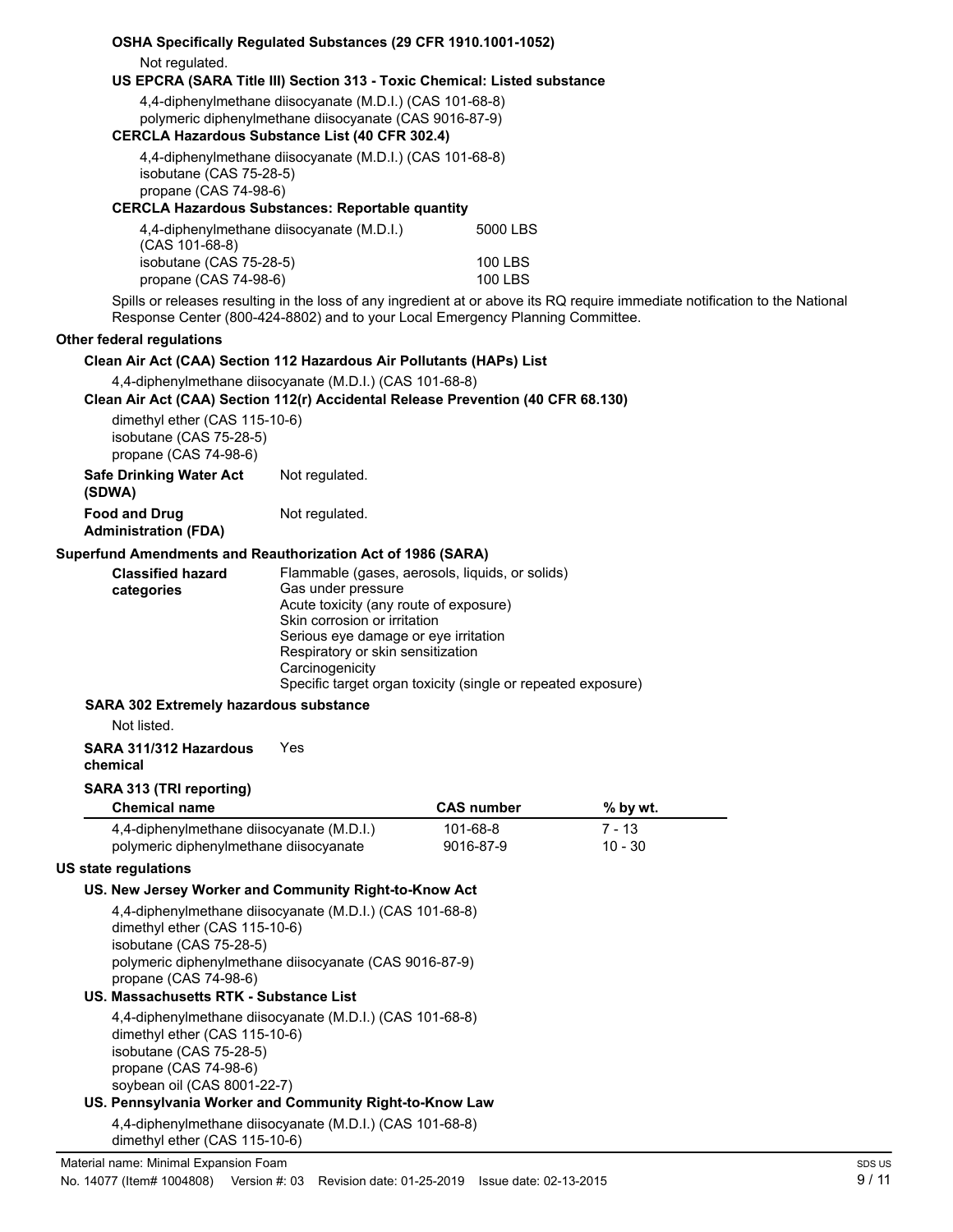isobutane (CAS 75-28-5) propane (CAS 74-98-6) soybean oil (CAS 8001-22-7)

### **US. Rhode Island RTK**

4,4-diphenylmethane diisocyanate (M.D.I.) (CAS 101-68-8) dimethyl ether (CAS 115-10-6) propane (CAS 74-98-6) soybean oil (CAS 8001-22-7)

### **California Proposition 65**

Calirornia Sare Drinking Water and Toxic Enrorcement Act or 2016 (Proposition 65): This material is not known to contain any chemicals currently listed as carcinogens or reproductive toxins. For more information go to www.P65Warnings.ca.gov.

### US. California. Candidate Chemicals List. Safer Consumer Products Regulations (Cal. Code Regs, tit. 22, 69502.3, **subd. (a))**

4,4-diphenylmethane diisocyanate (M.D.I.) (CAS 101-68-8) chlorinated paraffins (CAS 63449-39-8) isobutane (CAS 75-28-5) polymeric diphenylmethane diisocyanate (CAS 9016-87-9) tris(2-chloroisopropyl) phosphate (CAS 13674-84-5)

### **Volatile organic compounds (VOC) regulations**

### **EPA**

| VOC content (40 CFR<br>51.100(s)                  | 13.1%         |
|---------------------------------------------------|---------------|
| <b>Consumer products</b><br>(40 CFR 59, Subpt. C) | Not regulated |

#### **State**

| <b>Consumer products</b> | Not regulated |
|--------------------------|---------------|
| VOC content (CA)         | 13.1%         |
| VOC content (OTC)        | 13.1%         |

#### **International Inventories**

| Country(s) or region        | <b>Inventory name</b>                                                     | On inventory (yes/no)* |
|-----------------------------|---------------------------------------------------------------------------|------------------------|
| Australia                   | Australian Inventory of Chemical Substances (AICS)                        | Yes                    |
| Canada                      | Domestic Substances List (DSL)                                            | Yes                    |
| Canada                      | Non-Domestic Substances List (NDSL)                                       | No                     |
| China                       | Inventory of Existing Chemical Substances in China (IECSC)                | Yes                    |
| Europe                      | European Inventory of Existing Commercial Chemical<br>Substances (EINECS) | No                     |
| Europe                      | European List of Notified Chemical Substances (ELINCS)                    | No                     |
| Japan                       | Inventory of Existing and New Chemical Substances (ENCS)                  | No                     |
| Korea                       | Existing Chemicals List (ECL)                                             | Yes                    |
| New Zealand                 | New Zealand Inventory                                                     | Yes                    |
| <b>Philippines</b>          | Philippine Inventory of Chemicals and Chemical Substances<br>(PICCS)      | Yes                    |
| Taiwan                      | Taiwan Chemical Substance Inventory (TCSI)                                | Yes                    |
| United States & Puerto Rico | Toxic Substances Control Act (TSCA) Inventory                             | Yes                    |

\*A "Yes" indicates that all components or this product comply with the inventory requirements administered by the governing country(s) A "No" indicates that one or more components or the product are not listed or exempt rrom listing on the inventory administered by the governing country(s).

### **1r. Other information, including date of preparation or last revision**

| <b>Issue date</b>    | 02-13-2015   |
|----------------------|--------------|
| <b>Revision date</b> | 01-25-2019   |
| Prepared by          | Allison Yoon |
| <b>Version</b> #     | 03           |